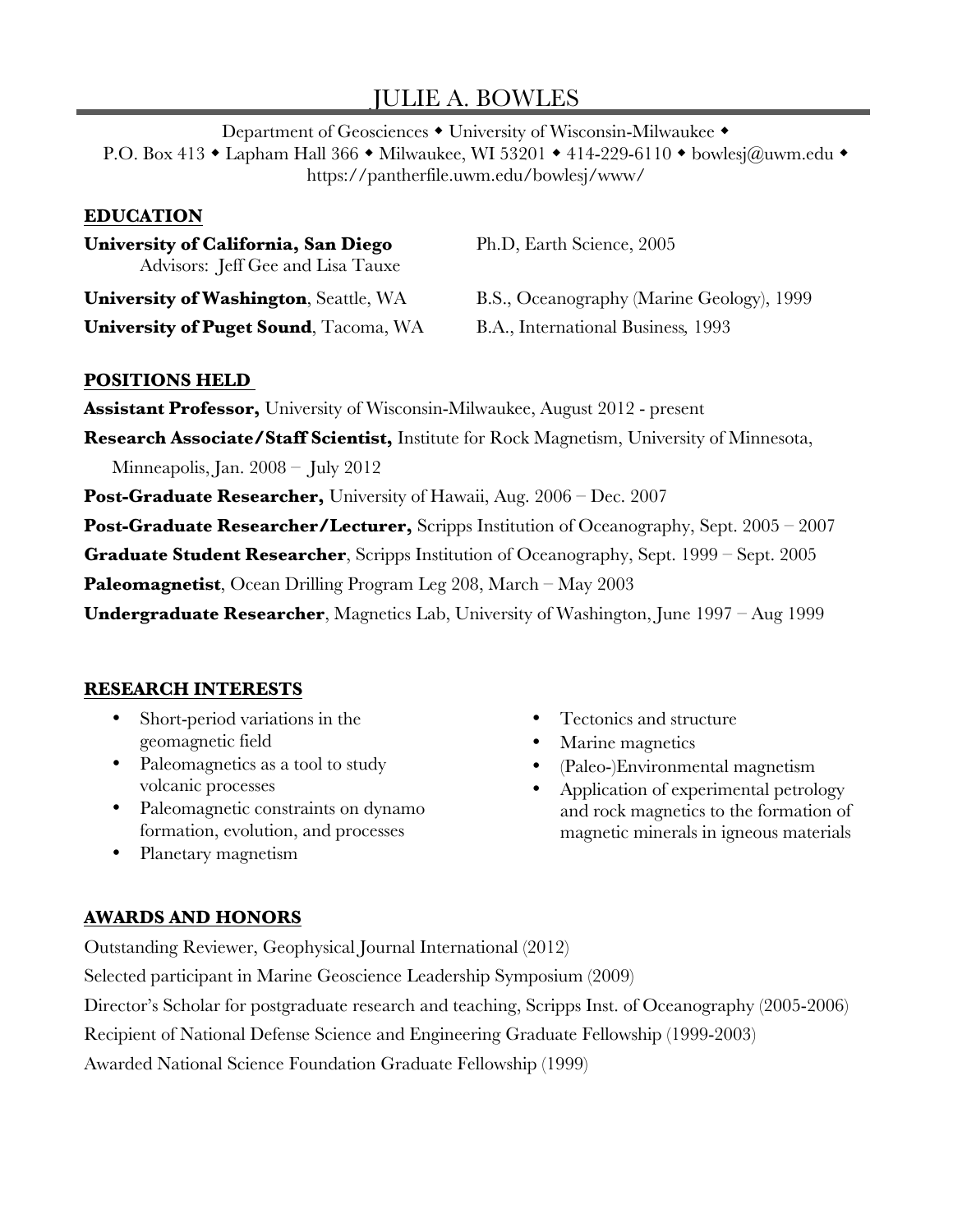### **FUNDED WORK**

| Acquisition of a superconducting rock magnetometer<br>Agency: National Science Foundation – EAR                                                                                       | Duration: 2015-2016                                  |
|---------------------------------------------------------------------------------------------------------------------------------------------------------------------------------------|------------------------------------------------------|
| Role: PI                                                                                                                                                                              | \$440,819                                            |
| Full vector magnetic field record from the Big Pine Volcanic Field, California<br>Agency: UWM Support for Undergraduate Research Fellows (SURF) Award<br>Role: PI                     | Duration: 2015<br>\$2150                             |
| Collaborative Research: Time- and temperature-dependent cation ordering in natural titanomagnetites<br>Agency: National Science Foundation - EAR<br>Role: PI (lead)                   | Duration: 2013-2016<br>\$297,212 (\$244,525 UWM)     |
| Magnetic mineralogy of reversely magnetized flows<br>Agency: UWM Support for Undergraduate Research Fellows (SURF) Award                                                              | Duration: 2013<br>\$1600                             |
| The Long Valley Volcanic Field: Constraining the Geomagnetic Field and Local Volcanic Processes<br>Agency: University of Wisconsin - Milwaukee Research Growth Initiative<br>Role: PI | Duration: 2013-2014<br>\$133,255 (award value)       |
| Room-sized Magnetostatic Shield for Paleomagnetism, Rock Magnetism and Environmental Magnetism<br><b>Studies</b>                                                                      |                                                      |
| Agency: University of Wisconsin - Milwaukee Internal Instrumentation<br>Role: PI                                                                                                      | Duration: 2013<br>\$85,425                           |
| Static and shock pressure treatment of synthetic Mars basalts: Implications for understanding the<br>evolution of crustal magnetic anomalies                                          |                                                      |
| Agency: NASA<br>Role: co-I (Lead Investigator Stefanie Brachfeld, Montclair State University)                                                                                         | Duration: 2011 - 2014<br>\$451,342 (\$94,362 UM)     |
| Collaborative Research: Fine-scale crustal accretion processes and rates of magma supply and<br>replenishment at the southern Juan de Fuca Ridge neovolcanic zone                     |                                                      |
| Agency: NSF-OCE<br>Role: PI (with PI Brian Dreyer, UC Santa Cruz)                                                                                                                     | Duration: 2011 - 2013<br>\$321,863 (\$42,115 UM/UWM) |
| <b>Facility Support: Institute for Rock Magnetism</b>                                                                                                                                 |                                                      |
| Agency: NSF-EAR<br>Role: co-PI (PI Bruce Moskowitz)                                                                                                                                   | Duration: 2011 - 2014<br>$$1,396,115$ (UM)           |
| Development of a Closed Cycle Cryostat for Full-Vector, Low-Temperature Magnetic Measurements of                                                                                      |                                                      |
| <b>Geologic Materials</b><br>Agency: NSF-EAR<br>Role: co-PI (PI Josh Feinberg)                                                                                                        | Duration: 2009 - 2011<br>\$73,020 (UM)               |
| Collaborative Research: An Evaluation of Ash Flow Tuffs as Geomagnetic Paleointensity Recorders                                                                                       |                                                      |
| Agency: NSF-EAR<br>Role: PI (with PI Jeff Gee, UC San Diego)                                                                                                                          | Duration: 2010 - 2012<br>\$191,192 (\$53,930 UM/UWM) |
| Collaborative Research: Volcanic Eruptions on the Galapagos Spreading Center: Effect of Variable Magma<br>Supply on Eruption and Magma Chamber Processes on Mid-Ocean Ridges          |                                                      |
| Agency: NSF-OCE<br>Role: PI with PIs John Sinton and Ken Rubin (Univ. Hawaii) and<br>Scott White (Univ. South Carolina)                                                               | Duration: 2009 - 2012<br>\$659,495 (\$34,827 UM/UWM) |
| Linking Rock Magnetic Properties to the Performance of Paleointensity Techniques                                                                                                      |                                                      |
| Agency: NSF-EAR<br>Role: co-PI (PI Josh Feinberg)                                                                                                                                     | Duration: 2009 - 2011<br>\$253,597 (UM)              |
| Collaborative Research: Origin of magnetite and magnetic remanence in submarine basaltic glass and                                                                                    |                                                      |
| implications for glass paleointensities<br>Agency: NSF-EAR                                                                                                                            | Duration: 2006 - 2009                                |
| Role: proposal co-written with PIs Jeff Gee (UC San Diego) and Reid Cooper (Brown University)                                                                                         |                                                      |
| Magnetostratigraphy for ODP Leg 208 Sites, and Paleointensity study of the mid- to late-Paleocene                                                                                     |                                                      |
| Agency: Joint Oceanographic Institutions/US Science Support Program)<br>Role: sole proposal writer (PI Lisa Tauxe)                                                                    | Duration: $2003 - 2004$<br>\$28,186 (UCSD)           |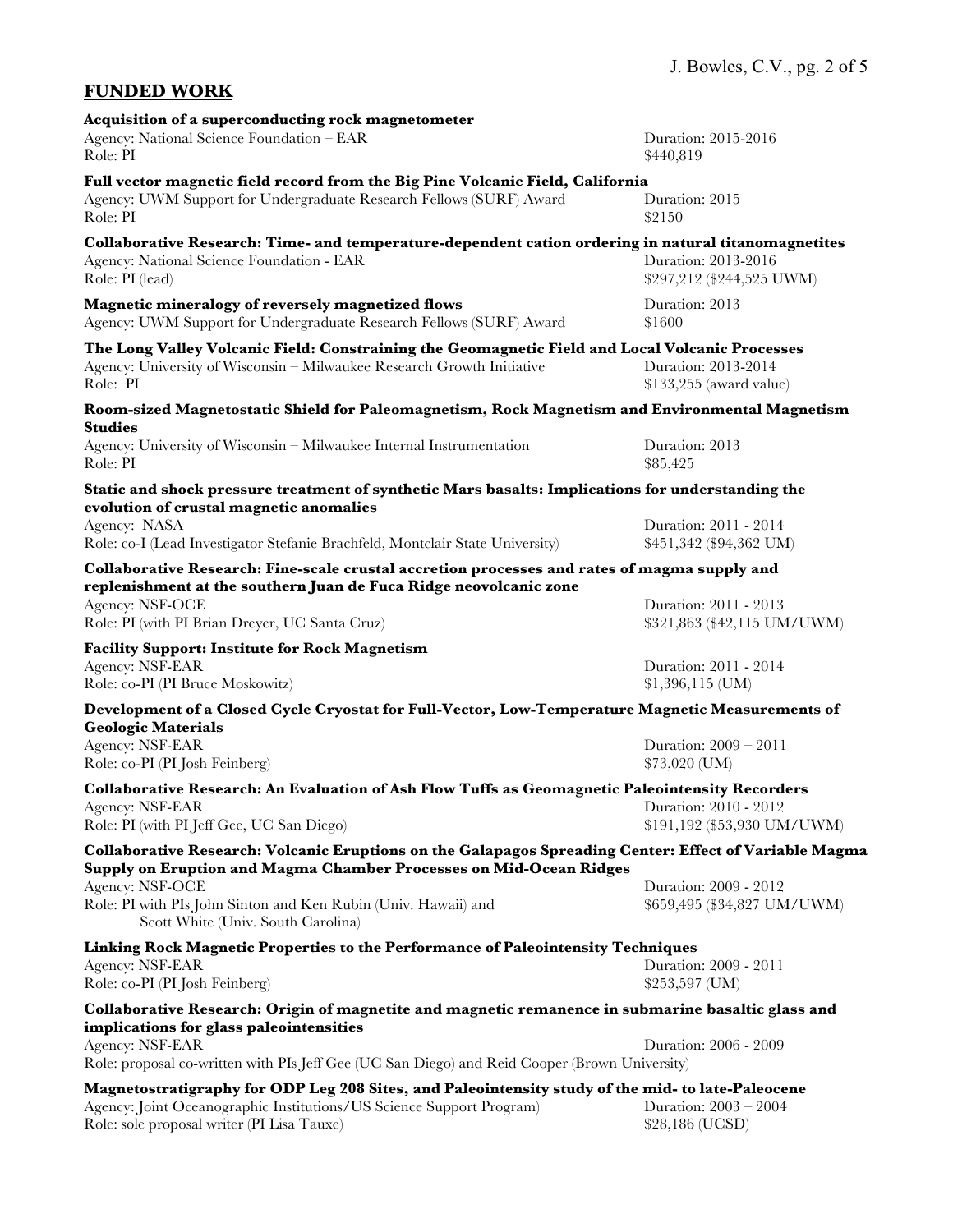### **FIELD EXPERIENCE**

Soufrière Hills Volcano, Montserrat, paleomagnetic sampling, 2014. Mt. Katmai, AK; Mt. St. Helens, WA; and Bishop Tuff, CA, paleomagnetic sampling, 2010-2011 Galapagos Spreading Center (R/V Atlantis with Alvin submersible and Sentry ROV), April-May 2010 Erebus volcanic province, Antarctica, paleomagnetic sampling, November – December 2006 Kilauea Volcano, Hawai'i, volcanology field course – September 2004 Galapagos Triple Junction (R/V Revelle), geophysical cruise, January 2004 Walvis Ridge (ODP Leg 208, R/V JOIDES Resolution), March – May 2003 South Pacific (RV/IB Palmer), geophysical cruises, August 1999, December 2000 Puget Sound/Whidbey Island Fault, gravity and magnetics survey, March 1998

#### **SERVICE**

**Instructor, International Assn. of Geomagnetism and Aeronomy Summer School**, 2015. **Geomag./Paleomag. Section Secretary,** American Geophysical Union, 2015-2016 **Invited session chair** at 10<sup>th</sup> Santa Fe Conference on Rock Magnetism, 2014 **Fleming Medal Selection Committee**, American Geophysical Union, 2013-2014

• **Chair**, 2015-2016

**Geomag./Paleomag. Section Executive Committee,** American Geophysical Union, 2010-2014 **Invited presentation to Wisconsin Women's Club**, Milwaukee, February 2013

- **Co-organizer and Instructor, Summer School in Rock Magnetism**, Minneapolis, 2011
- **Mentor, Manoomin Project,** Investigating the past, present, and future of wild rice lakes on the Fond du Lac Band of Lake Superior Ojibwe Reservation, 2011
- **State Science Fair Judge**, Honolulu, 2007; Minneapolis, 2011
- **Professional development workshop** for educators at Bakken Museum of Electricity and Magnetism, Minneapolis, 2009
- **Volunteer Park Interpreter**, Hanauma Bay Nature Preserve, Honolulu, 2007
- **Science Judge/Field Trip Leader**, National Ocean Science Bowl, San Diego, 2001–2004, 2006

**Guest Lecturer**, OASIS (Education for Older Adults), San Diego, 2004

**Workshop Leader**, Expanding Your Horizons Conference, San Diego, 2002, 2003

• Designed and led hands-on workshops for girls in grades 5-10; local geology/coastal erosion

#### **PEER-REVIEWED PUBLICATIONS**

- Bowles, J.A., J.S. Gee, M.J. Jackson, and M. Avery, Geomagnetic paleointensity in historical pyroclastic density currents: Testing the effects of emplacement temperature and postemplacement alteration, *Geochem. Geophys. Geosys*., 16, doi:10.1002/2015GC005910, 2015.
- Brachfeld, S., D. Shah, E. First, J. Hammer, and J.A. Bowles, Influence of redox conditions on the intensity of Mars crustal magnetic anomalies, *Meteroritics & Planetary Science*, 50, 1703-1717, 2015.
- Feinberg, J.M., P.A. Solheid, N.L. Swanson-Hysell, M.J. Jackson, J.A. Bowles (2015), Full vector low-temperature magnetic measurements of geologic materials, *Geochemistry, Geophysics, Geosystems*, 16, 301-314, doi: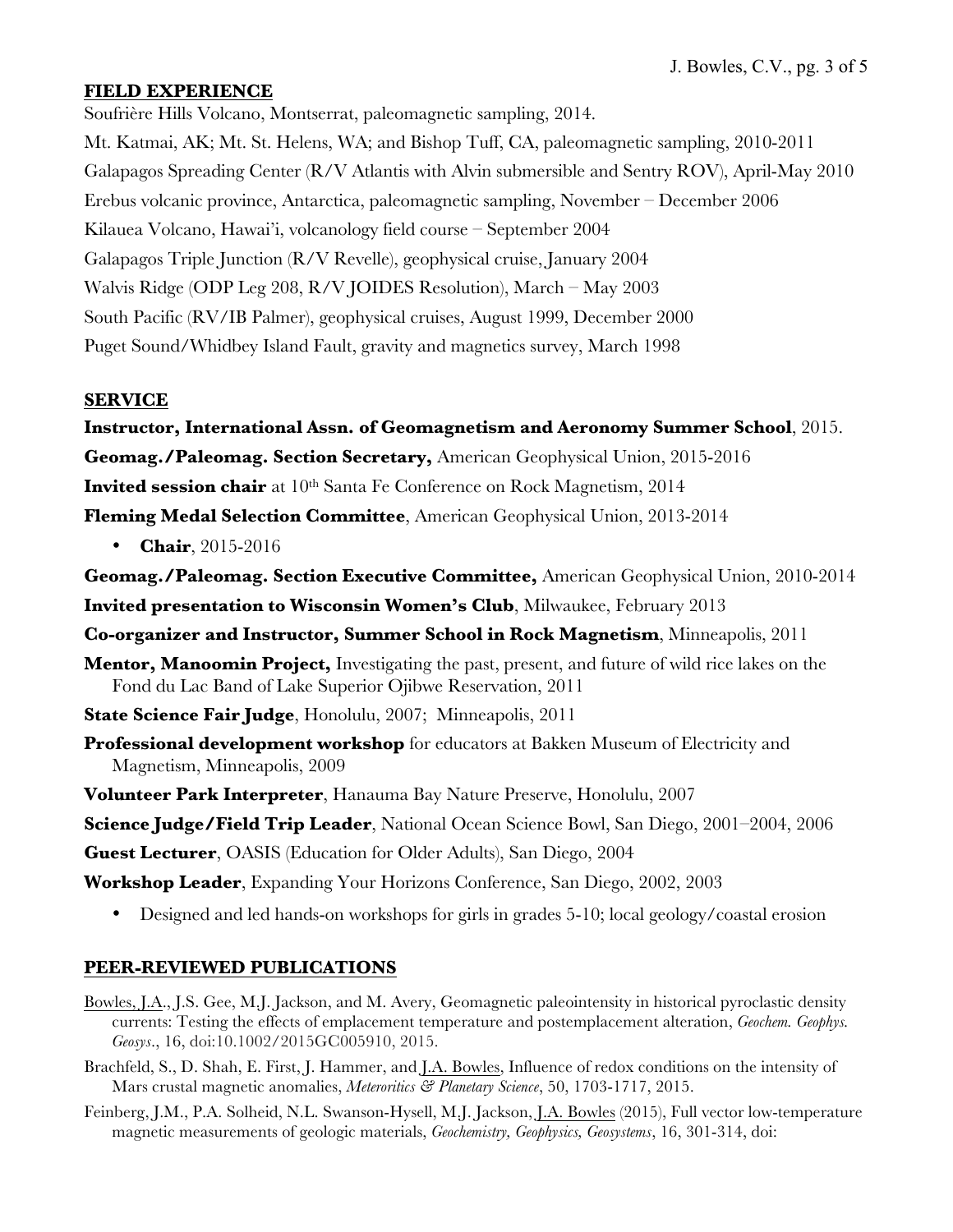#### 10.1002/2014GC005591.

- Brachfeld, S., D. Cuomo, L. Tatsumi-Petrochilos, J.A. Bowles, D. Shah, and J. Hammer, Contributions of multidomain titanomagnetite to the intensity and stability of Mars crustal magnetic anomalies, *Geophys. Res. Lett.*, 41, doi:10.1002/2014GL062032, 2014.
- Jackson, M.J., and J.A. Bowles, Ignimbrite emplacement temperatures, cooling rates and titanomagnetite Curie temperatures: Effects of exsolution and nonconvergent cation ordering, *Geochem. Geophys. Geosys,* 15, doi:10.1002/2014GC005527, 2014*.*
- Bowles, J.A., A. Coleman, J.T. McClinton, J. Sinton, S.M. White, K. Rubin, Eruptive timing and 200-year episodicity at 92°W on the hotspot-influenced Galapagos Spreading Center derived from geomagnetic paleointensity, *Geochem. Geophys. Geosys,* 15, doi:10.1002/2014GC005315, 2014.
- Bowles, J.A., M.J. Jackson, T.S. Berquó, P.A. Solheid, and J.S. Gee, Inferred time- and temperature-dependent cation ordering in natural titanomagnetites, *Nature Commun.,* 4, doi: 10.1038/ncomms2938, 2013.
- Coleman, A., J.M. Sinton, S.M. White, J.T. McClinton, J.A. Bowles, K. Rubin, M. Behn, B. Cushman, D. Eason, T. Gregg, K. Gronvold, S. Hidalgo, J. Howell, O. Neill, C. Russo, Effects of variable magma supply on mid-ocean ridge eruptions: Constraints from mapped lava flow fields along the Galápagos Spreading Center, *Geochem. Geophys. Geosys.,* 13, Q08014, doi:10.1029/2012GC004163, 2012.
- Bowles, J.A., L. Tatsumi-Petrochilos, J.E. Hammer, S.A. Brachfeld, Multi-component cubic oxide exsolution in synthetic basalts: temperature dependence and implications for magnetic properties, *J. Geophys. Res*., 117, B03202, doi:10.1029/2011JB008867, 2012.
- Bowles, J.A., J.S. Gee, K. Burgess, and R.F. Cooper, Timing of magnetite formation in submarine basaltic glass: a comparison of natural and synthetic samples with implications for geomagnetic paleointensity studies, *Geochem. Geophys. Geosys,* doi:10.1029/2010GC003404, 2011.
- Burgess, K., R.F. Cooper, J.A. Bowles, J.S. Gee, and D.J. Cherniak, Effects of open- and closed-system oxidation on texture and magnetic response of remelted basaltic glass, *Geochem. Geophys. Geosys*., 11, Q10007, doi:10.1029/2010GC003248, 2010.
- Jackson, M., J.A. Bowles, I. Lascu, and P. Solheid, Deconvolution of u-channel magnetometer data: Experimental study of accuracy, resolution and stability of different inversion methods, *Geochem. Geophys. Geosys*., 11, Q07Y10, doi:10.1029/2009GC002991, 2010.
- Gee, J.S., Y. Yu, and J.A. Bowles, Paleointensity estimates from ignimbrites: an evaluation of the Bishop Tuff, *Geochem. Geophys. Geosys*., 11, Q03010, doi:10.1029/2009GC002834, 2010.
- Bowles, J.A., J.E. Hammer, and S.A. Brachfeld, Magnetic and petrologic characterization of synthetic Martian basalts and implications for the surface magnetization of Mars, *J. Geophys. Res. – Planets*, 114, E10003, doi:10.1029/2009JE003378, 2009.
- Westerhold, T., U. Röhl, I. Raffi, E. Fornaciari, S. Monechi, V. Reale. J. Bowles, H.F. Evans, Astronomical calibration of the Paleocene time scale, *Palaeogeogr. Palaeoclimatol. Palaeoecol*., 257, 377-403, 2008.
- Bowles, J., Coring-related deformation of Leg 208 sediments from Walvis Ridge: Implications for paleomagnetic data, *Phys. Earth Planet. Int.*, 161, 161-169, 2007.
- Westerhold, T., U. Röhl, J. Laskar, I. Raffi, J. Bowles, L. Lourens, J.C. Zachos, On the duration of magnetochrons C24r and C25n and the timing of early Eocene global warming events: Implications from the Ocean Drilling Program Leg 208 Walvis Ridge depth transect, *Paleoceanography*, 22, PA2201, doi:10.1029/2006PA001322, 2007.
- Bowles, J., Data Report: Revised magnetostratigraphy and magnetic mineralogy of sediments from Walvis Ridge, Leg 208, *In D.* Kroon, J.C. Zachos, J.C., and C. Richter (Eds.), *Proc. ODP, Sci. Results,* 208: College Station, TX (Ocean Drilling Program), 1–24, doi:10.2973/odp.proc.sr.208.206.2006, 2006.
- Bowles, J., J.S. Gee, D.V. Kent, M. Perfit, A. Soule, D. Fornari, Paleointensity results from 9° 10°N on the East Pacific Rise: implications for timing and extent of eruptive activity, *Geochem. Geophys. Geosys.*, 7, Q06006, doi:10.1029/2005GC001141, 2006.